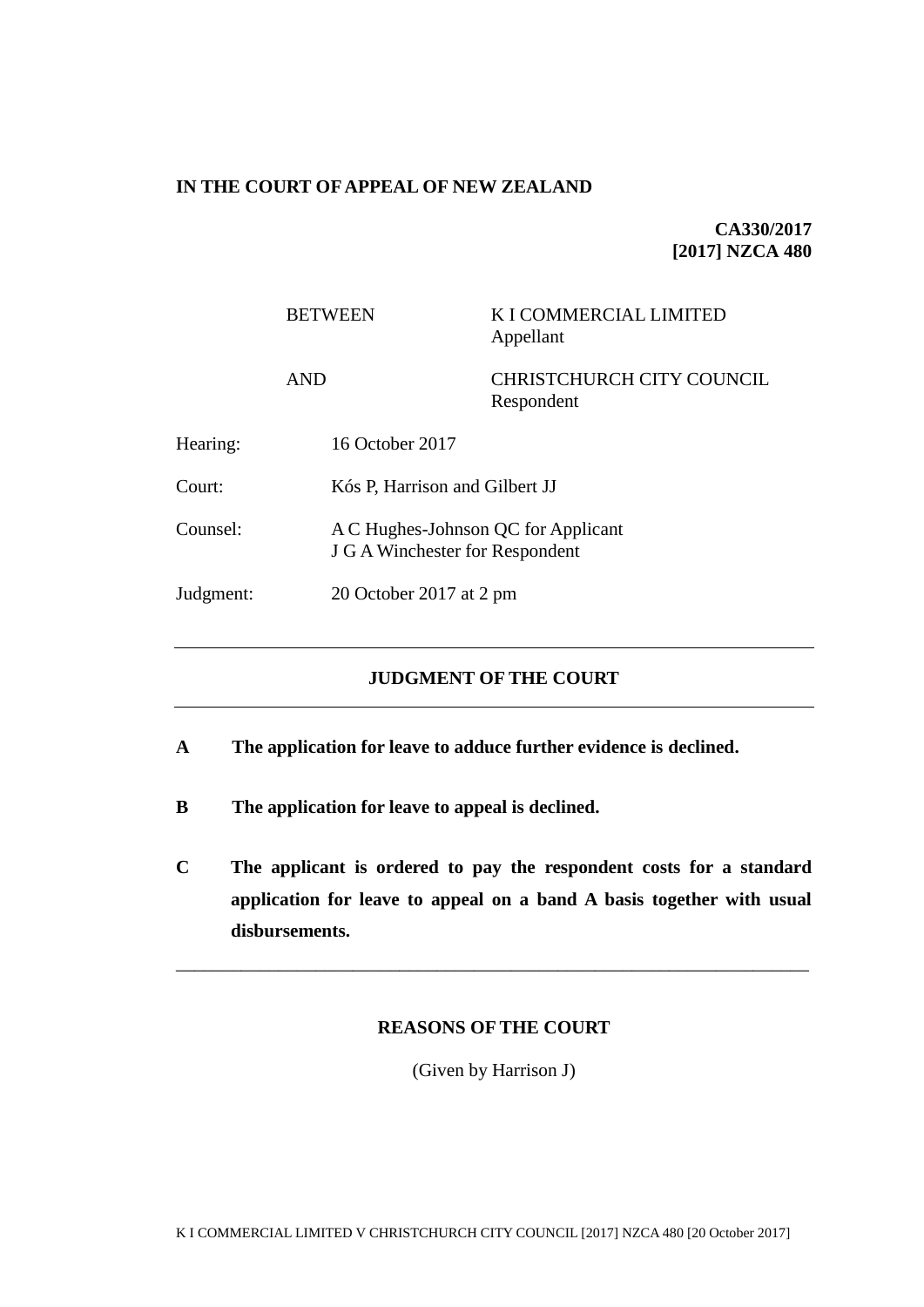## **Introduction**

[1] KI Commercial Ltd (KIC) owns two commercial properties in Addington, a suburb of Christchurch. Buildings on the properties were damaged in the February 2011 earthquake and are still being repaired. In the wake of the earthquake an Independent Hearings Panel (the Panel) was established by Order in Council to hear submissions and make decisions on a proposed Christchurch Replacement District Plan (the CRDP) for the greater Christchurch area including Addington.<sup>1</sup>

[2] The Panel delivered two relevant decisions. The first was on zoning rules under the CRDP which would have the effect of constraining the uses permitted for KIC's buildings compared to the uses permitted before the rule change.<sup>2</sup> The second, following a rehearing directed by the High Court,<sup>3</sup> was a rejection of KIC's request for a site-specific exception to one of the original zoning rules (the Appealed Rule). $<sup>4</sup>$ </sup>

[3] KIC appealed to the High Court against the Panel's second decision. The company alleged that the Panel made nine material errors of law. In a comprehensive judgment Dunningham J dismissed KIC's appeal.<sup>5</sup> The company originally sought leave to appeal against the High Court decision on the same nine questions but later amended and reduced its application by consent to two questions.<sup>6</sup> It also seeks leave to adduce a range of fresh evidence.

## **Question 1**

[4] The first question arises from what KIC alleged was an agreement with the Council to the effect that the Council would both consent to its application to modify the Appealed Rule and acquiesce in the relief sought at the rehearing. However, irrespective of whether there was any such agreement, by 3 August 2016 — some

 $\mathbf{1}$ <sup>1</sup> Canterbury Earthquake (Christchurch Replacement District Plan) Order 2014, made pursuant to s 71 of the Canterbury Earthquake Recovery Act 2011.

<sup>&</sup>lt;sup>2</sup> Decision 11 issued on 18 December 2015.

<sup>&</sup>lt;sup>3</sup> *KI Commercial Ltd v Christchurch City Council* [2016] NZHC 1218.

 $^{4}$  Decision 42 issued on 9 September 2016.

<sup>5</sup> *KI Commercial Ltd v Christchurch City Council* [2017] NZHC 1076 [Judgment under appeal].

<sup>6</sup> The application for leave to bring a second appeal is governed by Canterbury Earthquake (Christchurch Replacement District Plan) Order, cl 19(7); Resource Management Act 1991, s 308; and Criminal Procedure Act 2011, s 303.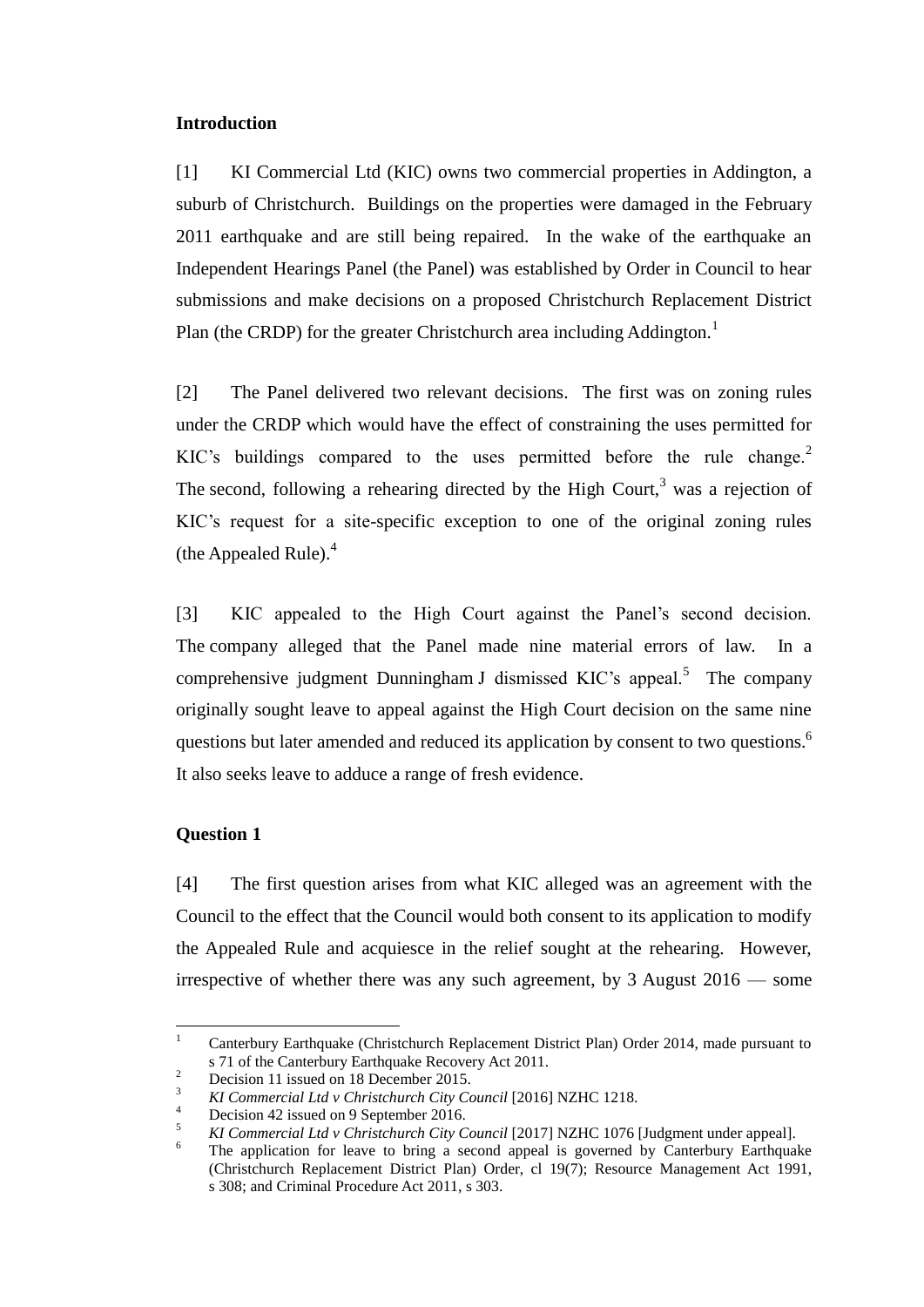three weeks before the rehearing on 24 August 2016 — KIC was on notice of the Council's advice to the Panel that its expert witnesses did not consider the relief sought by the company was appropriate. As a result the Panel issued a minute on 4 August 2016, setting a timetable for an exchange of evidence and affirming that the principal purpose of the rehearing was to determine relief. About a week before the rehearing the Panel declined KIC's request for an adjournment but granted the company a short extension of time to file rebuttal expert evidence.

[5] KIC's complaint before the High Court and repeated in this Court was that the expert evidence led by the Council at the rehearing went further than the company had anticipated and the Panel allowed it an insufficient period of time within which to respond. KIC says that Dunningham J erroneously found that the Panel's refusal of an adjournment to address the further evidence from the Council witnesses and provide rebuttal evidence was not a breach of the rules of natural justice.<sup>7</sup> Its counsel, Mr Hughes-Johnson QC, submits that justice miscarried as a result.

[6] Dunningham J considered this issue carefully. She was satisfied that there was no breach of natural justice. The fact that the case against KIC's application was stronger than anticipated was not a valid ground for complaint. The company must always have known of its positive obligation to present sufficient evidence to satisfy the Panel independently to make a site-specific exemption to the Appealed Rule. $8$ Mr Hughes-Johnson was unable to identify any arguable error of law in the Judge's fact-specific finding that the Panel's extension of time to KIC to file additional rebuttal evidence was sufficient to satisfy the requirements of natural justice.

#### **Question 2**

[7] The second question of law raised by KIC is based upon Dunningham J's rejection of its argument that the Panel erred in interpreting a provision of the CRDP. $9$  The relevant Objective 15.1.3 required the Panel to recognise "the existing nature, scale and extent of commercial activities" within the relevant zone. KIC

 $\overline{a}$ 

<sup>7</sup> Judgment under appeal, above n 5, at [87].

At [84]–[86].

At  $[115]$ .